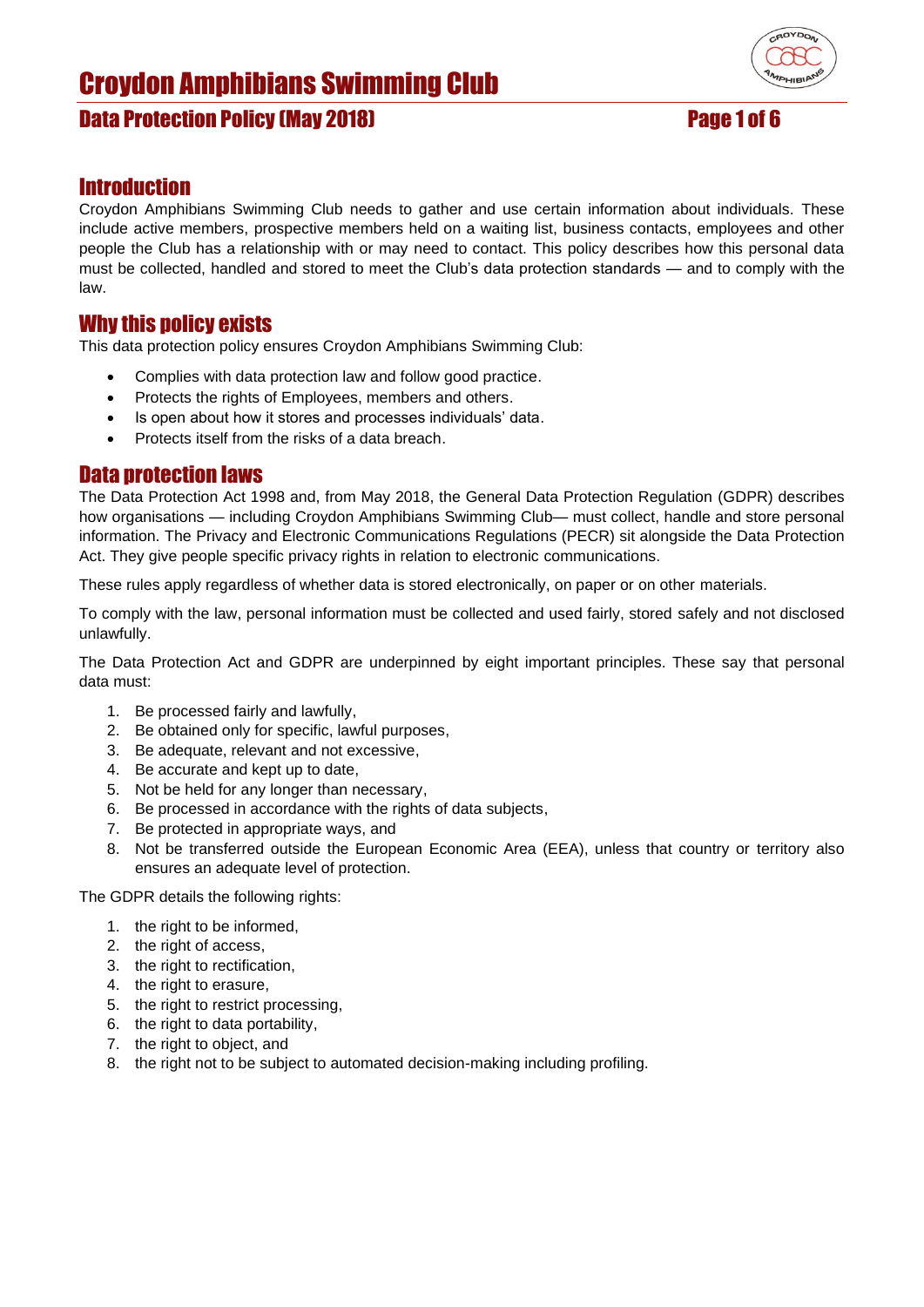# Data Protection Policy (May 2018) Page 2 of 6

## People, risks and responsibilities

#### Policy scope

This policy applies to:

- Members of the Executive Committee.
- All Employees and volunteers of Croydon Amphibians Swimming Club.
- All contractors, suppliers and other people working on behalf of Croydon Amphibians Swimming Club.

It applies to all data that the Club holds relating to identifiable individuals, even if that information technically falls outside of the Data Protection Act 1998. This includes, but is not restricted to:

- Names of individuals.
- Postal addresses.
- Email addresses.
- Telephone numbers.
- Dates of birth.

## Legal basis for holding and using data

The GDPR requires each organisation that holds personal data on individuals to define the legal basis on which they hold and use this data.

Croydon Amphibians Swimming Club primarily holds data for Club members and employees and will only use this data for legitimate purposes. The legal activities of the Club are defined in the Club's Constitution, our membership rules and our bye laws. These are publicly available on our website or available by direct request to the Club.

The Club will only hold and use data for the purposes detailed in these documents. Hence the Club's legal basis as allowed by the GDPR is "Legitimate Interest".

The absolute minimum data required for the Club to carry out its membership activities are member names, dates of birth, postal addresses, email addresses and telephone numbers; all of which enable the Club carry out its membership activities efficiently and economically.

The Club also holds other personal data on swim meet guests/competitors, prospective members, volunteers and officials. This data is held for either legal, insurance or for the legitimate activities of the Club as laid out in the Club's Constitution, our membership rules and our bye laws. The Club's legal basis as allowed by the GDPR is again "Legitimate Interest".

#### Data protection risks

This policy helps to protect Croydon Amphibians Swimming Club from some very real data security risks, including:

- Breaches of confidentiality. For instance, information being given out inappropriately.
- Failing to offer choice. For instance, all individuals should be free to choose how the Club contacts them for legitimate reasons i.e. membership renewal, Club AGM notification etc.
- Reputational damage. For instance, the Club could suffer if hackers successfully gained access to sensitive data.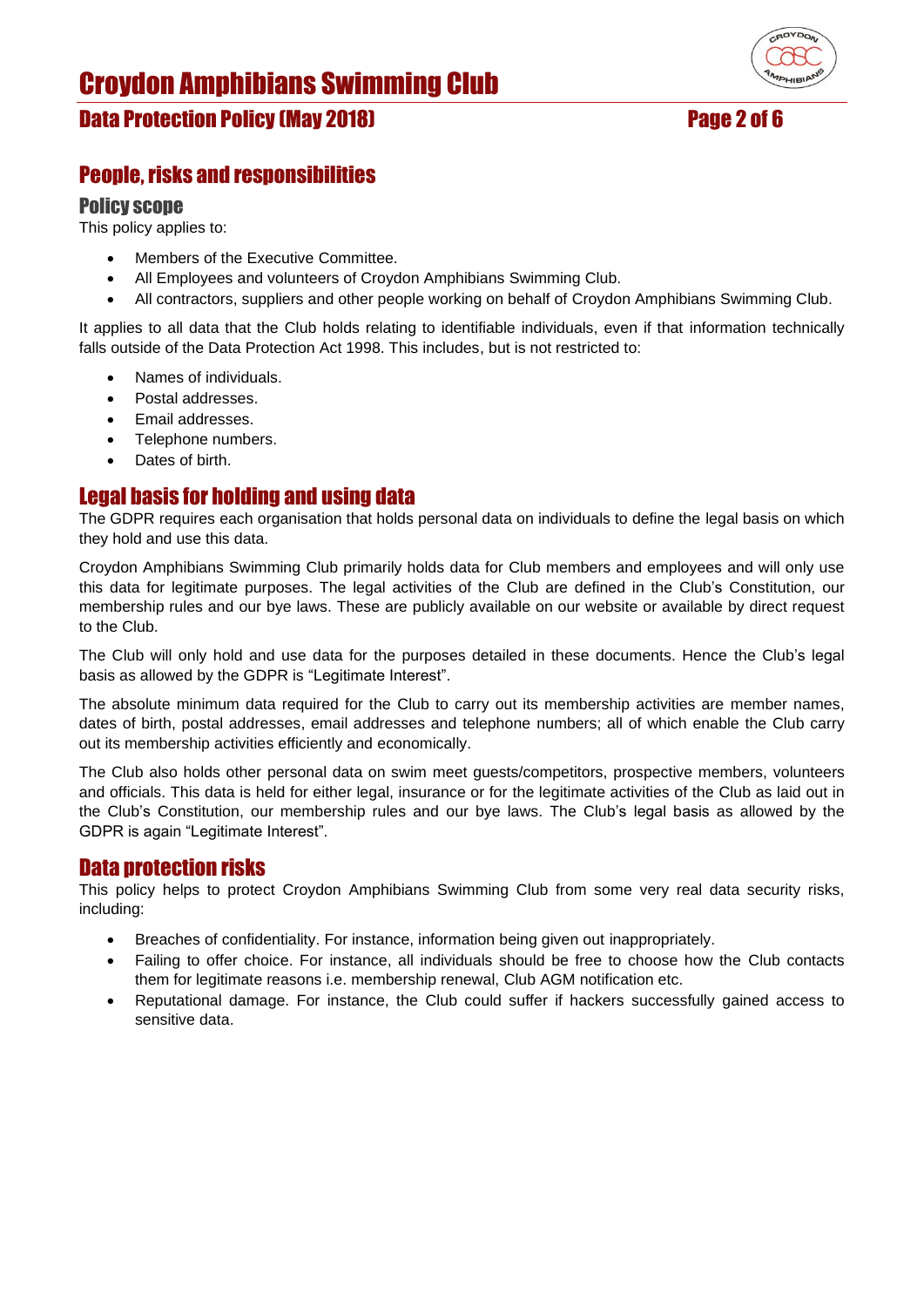# Data Protection Policy (May 2018) Page 3 of 6



### **Responsibilities**

Everyone who works for or with Croydon Amphibians Swimming Club has some responsibility for ensuring data is collected, stored and handled appropriately. Each team that handles personal data must ensure that it is handled and processed in line with this policy and data protection principles.

However, these people have key areas of responsibility:

- The Executive Committee is ultimately responsible for ensuring that Croydon Amphibians Swimming Club meets its legal obligations, including:
	- Keeping the Club updated about data protection responsibilities, risks and issues.
	- Reviewing all data protection procedures and related policies, in line with an agreed schedule.
	- Arranging data protection training and advice for the people covered by this policy.
	- Handling data protection questions from employees, members and anyone else covered by this policy.
	- Dealing with requests from individuals to see the data Croydon Amphibians Swimming Club holds about them (also called 'subject access requests').

#### General employee and volunteer guidelines

- The only people able to access data covered by this policy are those who need it for their work.
- Data must not be shared informally. When access to personal data is required employees can request it from the Executive Committee.
- Croydon Amphibians Swimming Club will provide training to all employees and, when applicable, volunteers to help them understand their responsibilities when handling data.
- Employees and volunteers must keep all data secure, by taking sensible precautions and following the guidelines below.
	- Strong passwords must be used, and they must never be shared.
	- Personal data must not be disclosed to unauthorised people, either within the Club or externally.
	- Data must be regularly reviewed and updated if it is found to be out of date. If no longer required, it must be deleted and disposed of.
	- Employees/volunteers must request help from the Executive Committee if they are unsure about any aspect of data protection.

#### Data storage

This section describes how and where data must be safely stored. Questions about storing data safely can be directed to the Executive Committee.

When data is stored on paper, it must be kept in a secure place where unauthorised people cannot see it. This includes data that is usually stored electronically but has been printed out:

- When not required, the paper or files must be kept in a locked drawer or filing cabinet.
- Employees/volunteers must make sure paper and printouts are not left where unauthorised people could see them.
- Data on paper must be shredded and disposed of securely when no longer required.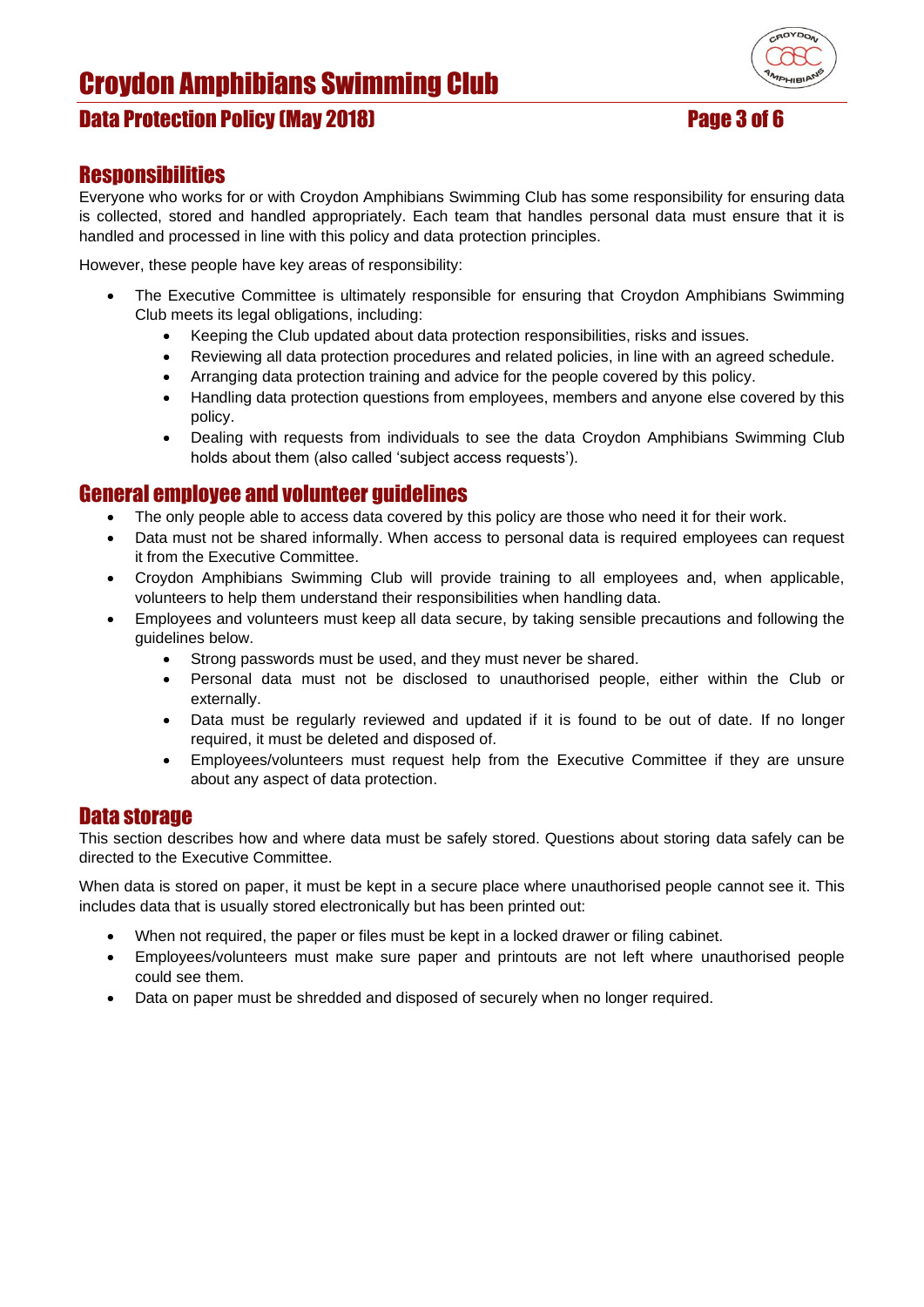

## Data Protection Policy (May 2018) Page 4 of 6

When data is stored electronically, it must be protected from unauthorised access, accidental deletion and malicious hacking attempts:

- Data must be protected by strong passwords that are changed regularly and never shared.
- If data is stored on removable media (like a disk or memory card/key), these must be kept locked away securely when not being used.
- Data must only be stored on designated Club laptops, and must only be uploaded to approved cloud computing services.
- Club laptops containing personal data must be kept locked away securely when not being used.
- Data must be backed up frequently. Those backups must be tested regularly, in line with the Club's standard backup procedures.
- Data must never be saved directly to laptops or other mobile devices like tablets or smart phones not belonging to the Club.

#### Data use

Personal data is of no value to Croydon Amphibians Swimming Club unless the Club can make use of it. However, it is when personal data is accessed and used that it can be at the greatest risk of loss, corruption or theft:

- When working with personal data, employees and volunteers must ensure the screens of their computers are always locked when left unattended.
- Personal data must not be shared informally. In particular, it must never be sent by email, as this form of communication is not secure.
- Data must be encrypted before being transferred electronically. The Executive Committee can explain how to do this.
- Personal data must never be transferred outside of the European Economic Area.
- Personal data must always be accessed and update using the central copy of any data.
- Personal data must not be saved on any device other than those owned by the Club.

### Data accuracy

The law requires Croydon Amphibians Swimming Club to take reasonable steps to ensure data is kept accurate and up to date.

The more important it is that the personal data is accurate, the greater the effort Croydon Amphibians Swimming Club must put into ensuring its accuracy.

It is the responsibility of all employees and volunteers who work with personal data to take reasonable steps to ensure it is kept as accurate and up to date as possible.

- Data will be held in as few places as necessary. Employees and volunteers must not create any unnecessary additional data sets.
- Employees and volunteers must take every opportunity to ensure data is updated. For instance, by confirming a member's details when they contact the Club.
- Croydon Amphibians Swimming Club will make it easy for data subjects to update the information that the Club holds about them. For instance, via the membership renewal process.
- Data must be updated as inaccuracies when discovered. For instance, if a member can no longer be reached on their stored telephone number or email address, it must be removed from the database.
- Members who unsubscribe from email communication must never be contacted by this method and any email information must be removed from Club records.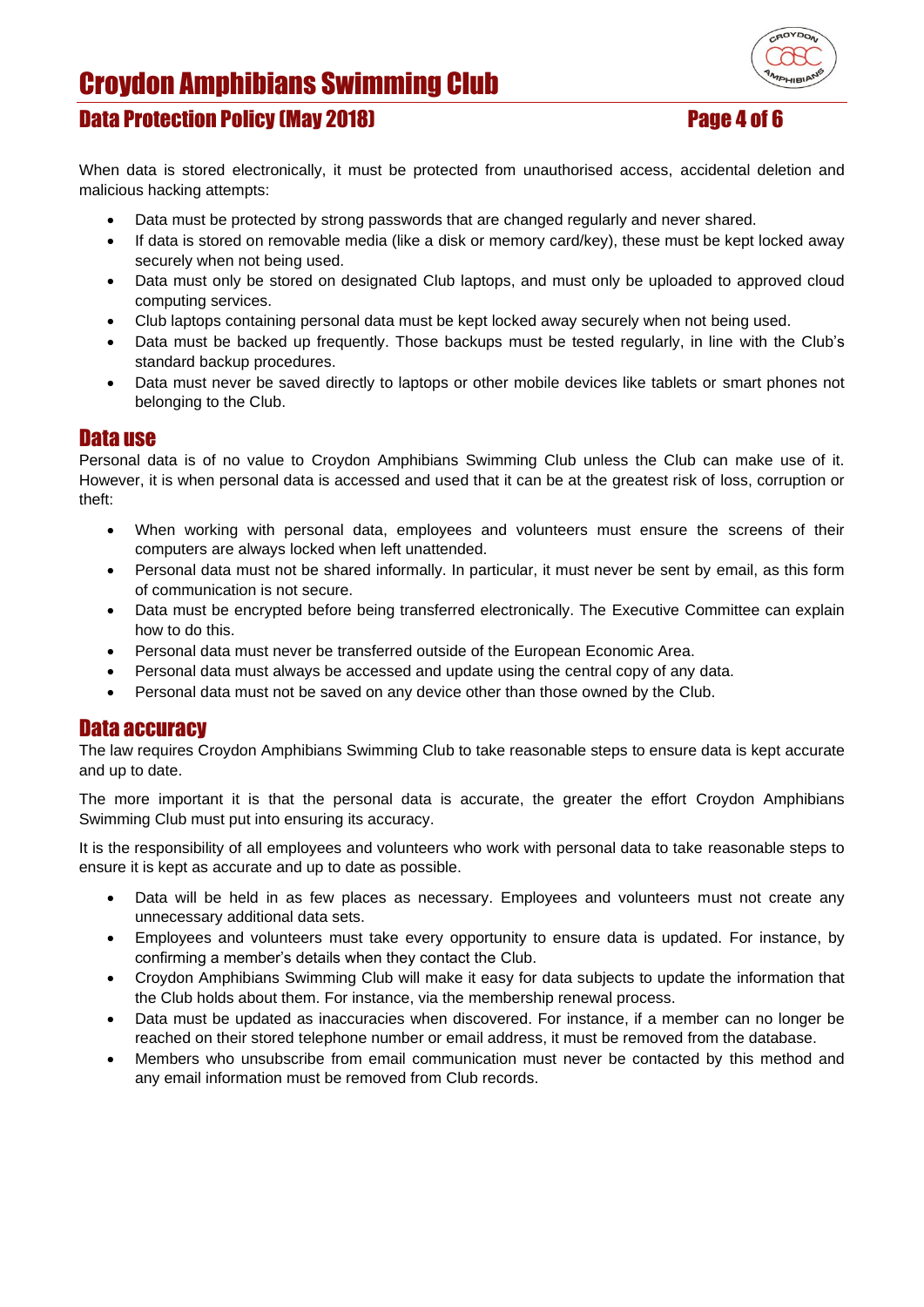

## Data Protection Policy (May 2018) Page 5 of 6

# Subject access requests

All individuals who are the subject of personal data held by Croydon Amphibians Swimming Club are entitled to:

- Know what information the Club holds about them and why.
- Know how to gain access to it.
- Be informed how to keep it up to date.
- Be informed how the Club is meeting its data protection obligations.

If an individual contacts the Club requesting this information, this is called a subject access request.

Subject access requests from individuals should be made by email or letter, addressed to the Executive **Committee.** 

The Club will respond to subject access requests free of charge. However, the Club reserves the right to charge a reasonable fee when a request is manifestly unfounded or excessive, particularly if it is repetitive. The fee charged will be based on the administrative cost of providing the information.

The Executive Committee will always verify the identity of anyone making a subject access request before handing over any information.

#### Disclosing data for other reasons

In certain circumstances, the data protection legislation allows personal data to be disclosed to law enforcement agencies without the consent of the data subject.

Under these circumstances, Croydon Amphibians Swimming Club will disclose requested data. However, the Executive Committee will ensure the request is legitimate, seeking assistance from the Club's Chair and Secretary, and from the Club's legal advisers where necessary.

### Personal data breach

If there is an actual or suspected personal data breach this must be reported to the Executive Committee without delay. The Executive Committee will investigate and determine what action is necessary.

If the breach is likely to result in a high risk of adversely affecting individuals' rights and freedoms, Croydon Amphibians Swimming Club will:

- Take action to prevent any further data breaches.
- Inform those people adversely effected without delay.
- Document the data breach and actions taken.
- If appropriate, inform the Information Commissioner's Office within 72 hours.
- If relevant, instigate disciplinary proceedings.

#### Providing information

Croydon Amphibians Swimming Club aims to ensure that individuals are aware that their data is being processed, and that they understand:

- How the data is being used.
- How to exercise their rights.

To these ends, the Club has a privacy statement setting out how data relating to individuals is used by the Club. This is available on request. A version of this statement is also available on the website.